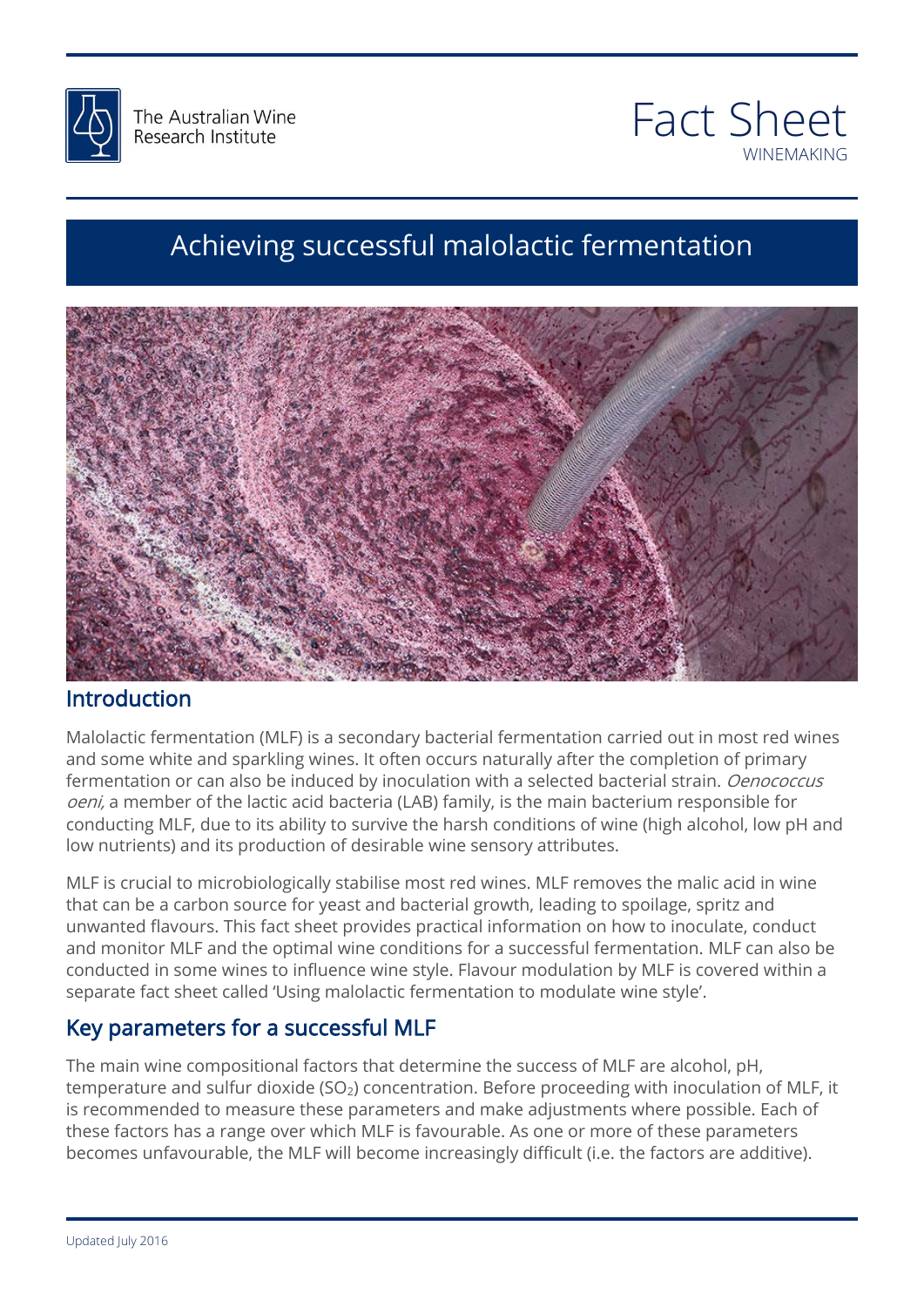

WINE METAL SERIES AND THE SERIES OF THE SERIES AND THE SERIES OF THE SERIES OF THE SERIES OF THE SERIES OF THE Favourable and unfavourable conditions for MLF are summarised in the following table, and explained below.

| Parameter          |           | Favourable  | <b>Unfavourable</b> |
|--------------------|-----------|-------------|---------------------|
| Temperature (°C)   | $18 - 22$ |             | $<$ 16, $>$ 25      |
| pH                 |           | $3.3 - 3.5$ | <3.1                |
| Free $SO2$ (mg/L)  |           | <8          | >10                 |
| Total $SO2$ (mg/L) |           | $30$        | >40                 |
| Alcohol (%v/v)     |           | <13         | >14                 |
|                    |           |             |                     |

cxplained below.<br>Table 1. Favourable and unfavourable wine conditions for the conduct of MLF

#### **Temperature**

grape juice is around 30°C, as the ethanol<br>s sharply due to the increased toxic effects iture should be 15–25°C (preferably 18–<br>e alcohol reaches approximately 10% v/v).<br>the growth stage that is most sonsitive to sub-optimal temperature. Temperatures above 25°C slow the MLF and increase the risk of<br>bacterial spoilage and increased volatile acidity. Although the optimum growth temperature for LAB in grape juice is around 30°C, as the ethanol concentration increases the optimum temperature falls sharply due to the increased toxic effects of ethanol on bacteria at higher temperatures. Temperature should be 15–25°C (preferably 18– 22°C, when other parameters are unfavourable and once alcohol reaches approximately 10% v/v). Inoculation temperature is most important because it is the growth stage that is most sensitive to bacterial spoilage and increased volatile acidity.

### pH

pn<br>At low pH conditions there is greater molecular SO<sub>2</sub> concentration, which is toxic to MLF bacteria. are also favourable for other spoilage microorganisms such as *Pediococcus* sp. Therefore, a pH in<br>the range 3.3 – 3.5 represents a balance between low and high pH. Growth conditions for MLF bacteria are more favourable at higher pH; however these conditions the range 3.3 – 3.5 represents a balance between low and high pH.

#### SO2 concentration

**SO<sub>2</sub> concentration**<br>Within a pH range 3.3–3.5, the free SO<sub>2</sub> should be less than 10 mg/L and the total SO<sub>2</sub> should be as their to mg/L. At lower principal, it is setter to all triol ress than single nee so<sub>2</sub> and ress than<br>30 mg/L total SO<sub>2</sub>. The addition of a maximum of 50 mg/L total SO<sub>2</sub> to grapes before crushing is<br>considered not to less than 40 mg/L. At lower pH levels, it is better to aim for less than 5 mg/L free SO<sub>2</sub> and less than considered not to adversely affect MLF.

Some yeast strains also produce significant concentrations of SO<sub>2</sub> during primary fermentation<br>and this needs to be taken into consideration along with any added SO<sub>2</sub> (i.e. by choosing a low and this needs to be taken into consideration along with any added  $SO<sub>2</sub>$  (i.e. by choosing a low SO2-producing strain if other inhibitory factors such as high alcohols are expected). Furthermore, some strains of yeast produce more  $SO<sub>2</sub>$  when significant diammonium phosphate (DAP) has been added. Although all SO<sub>2</sub> produced will exist in the bound form (mostly to acetaldehyde) immediately after fermentation, the total  $SO<sub>2</sub>$  is still inhibitory to MLF because bacteria metabolise the acetaldehyde fraction, releasing inhibitory free SO<sub>2</sub>.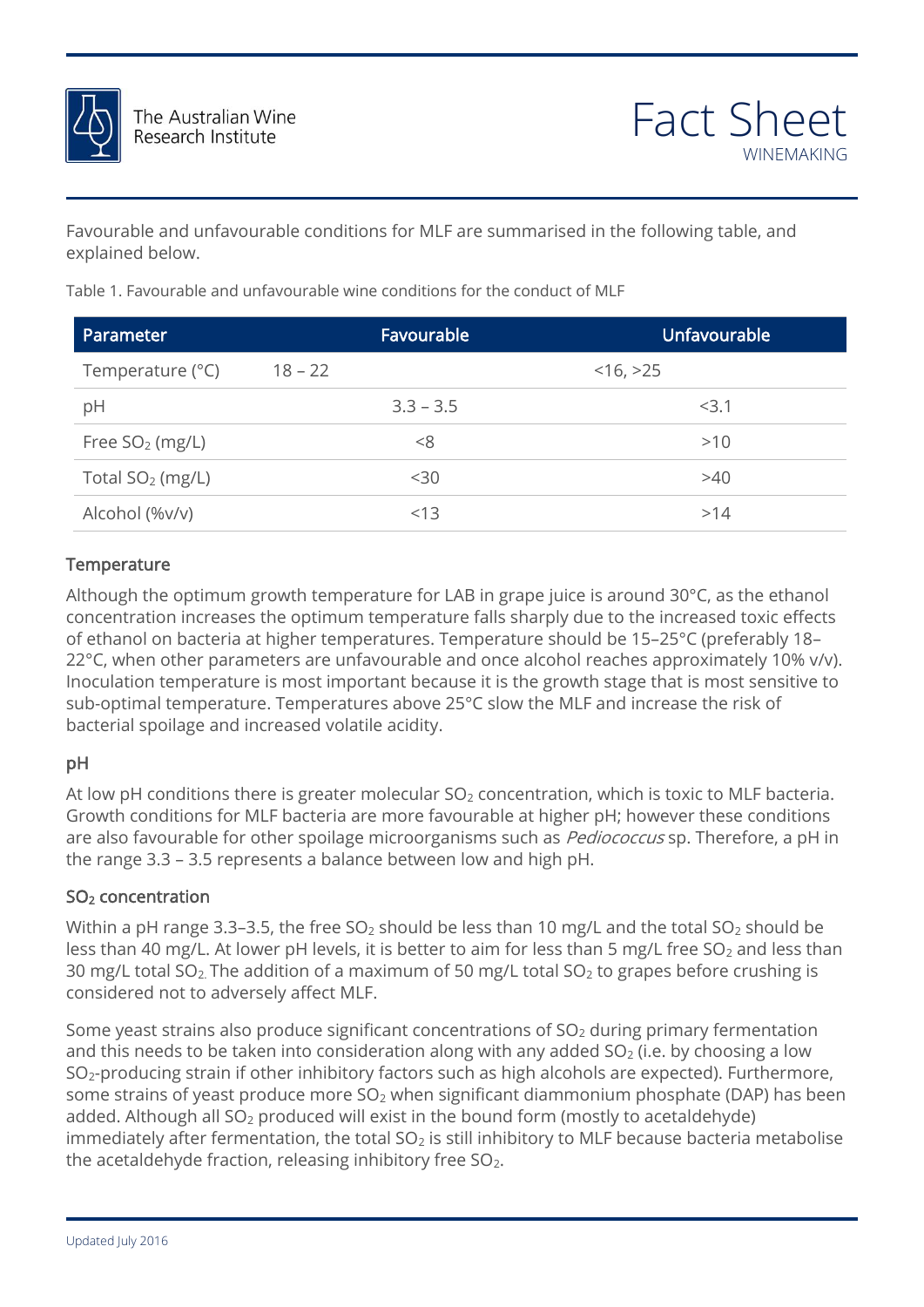

WINE METAL SERIES AND THE SERIES OF THE SERIES AND THE SERIES OF THE SERIES OF THE SERIES OF THE SERIES OF THE

### Alcohol

Alcohol levels <13% are ideal for MLF. For expected alcohols greater than 15% v/v, an alcohol<br>tolerant bacterial strain should be used, a co-inoculation of bacteria during the primary ferment<br>\_\_\_\_\_\_\_\_\_\_\_\_\_\_\_\_\_\_\_\_\_\_\_\_\_\_\_\_\_\_ Alcohol levels <13% are ideal for MLF. For expected alcohols greater than 15% v/v, an alcohol considered, or it may be necessary to follow a procedure to adapt the bacteria to the harsh wine conditions (see below).

#### Other inhibitory factors

In addition to the parameters mentioned above, pesticide residues or high residual copper levels<br>from the vineyard can also inhibit MLF. from the vineyard can also inhibit MLF.

#### Maximising the chance of successful MLF when a wine has unfavourable composition

**Maximising the chance of successful MLF when a wine has unfavourable composition**<br>The AWRI helpdesk team has found that preparation of a MLF starter culture using a protocol that accinitatises the bacteria to the harsh wille conditions provides the highest chance or a successitif<br>MLF. Freeze-dried bacteria can be used, however, suppliers should be consulted on choosing a<br>malolactic bacteria strain <u>[adapt a freeze-dried bacteria culture to harsh conditions](http://www.awri.com.au/industry_support/winemaking_resources/wine_fermentation/mlf-starter-culture/)</u> is available on the AWRI website.<br>**Preparation of the bacterial culture** acclimatises the bacteria to the harsh wine conditions provides the highest chance of a successful malolactic bacteria strain that is most compatible with the fermentation yeast used. A protocol to

### Preparation of the bacterial culture

#### From freeze-dried sachets

**From freeze-dried sachets**<br>Freeze dried bacterial cultures should be prepared carefully according to the manufacturer's ent preparation<br>e added to the wine<br>ate the bacteria in chlorine-free water at 20°C, or in a nutrient-enriched water, for 15-20 minutes. The suspension is<br>then added directly to the wine with stirring. instructions. Each supplier and each bacteria strain may have slightly different preparation instructions. Some bacteria sachets are labelled 'direct addition' and can be added to the wine directly from the sachet. For other sachets it may recommended to rehydrate the bacteria in then added directly to the wine with stirring.

#### From 'in-house' isolated strains

prom in-house isolated strains<br>Some producers isolate their 'own' MLF strain from their vineyard/winery and maintain genetic hydrated and propagated as per a purchased strain above. Other producers may encourage a<br>natural MLF in a base wine and use this wine to seed other ferments to encourage MLF. purity by storing the strain with the AWRI Wine Microorganism Culture Collection. This is then natural MLF in a base wine and use this wine to seed other ferments to encourage MLF.

### Monitoring MLF performance

**MONITOFING MLF PEFTOFMANCE**<br>MLF fermentation progress can be monitored by observing the decreasing malic acid and methous<br>tion using<br>about these increasing lactic acid concentration in the wine. This can be achieved via a number of methods including by paper or thin layer chromatography (TLC, qualitative), by enzymatic reaction using enzyme test kits or by high performance liquid chromatography (HPLC). More details about these methods can be found on the '[Measurement of malic acid](https://www.awri.com.au/industry_support/winemaking_resources/laboratory_methods/chemical/malic_acid/)' page on the AWRI website.

### Timing of inoculation

Traditionally, winemakers waited until after yeast-driven fermentation had been completed before beginning MLF. However, there is now increasing interest in inoculation of the malolactic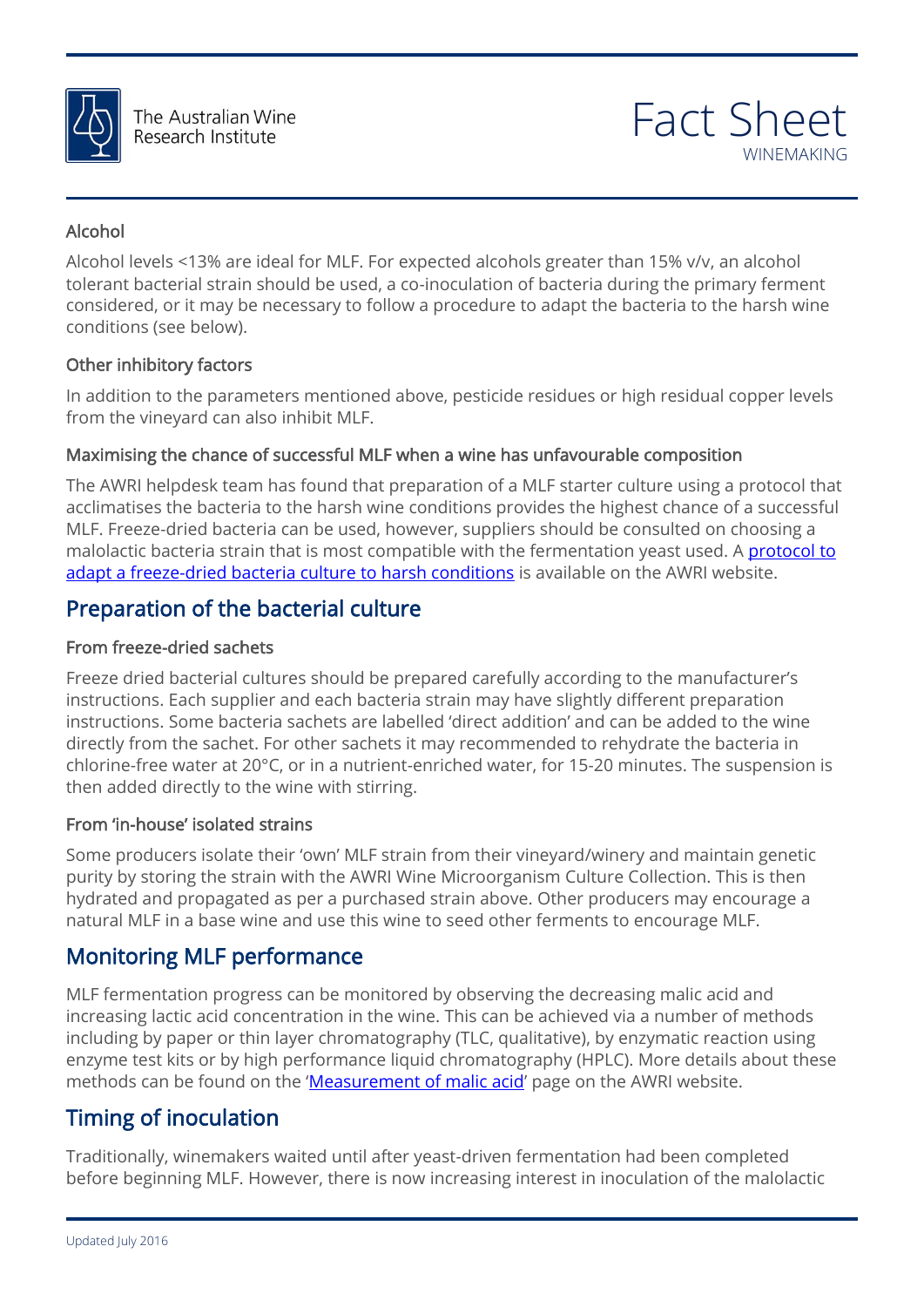

WINE METAL SERIES AND THE SERIES OF THE SERIES AND THE SERIES OF THE SERIES OF THE SERIES OF THE SERIES OF THE during dictribute increduction, can overcome were problems associated withingh ethanol revers and<br>reduced nitrogen content at the end of the primary ferment. Early inoculation generally also<br>results in a shorter overall fe *chettanomyces* species. Temperature<br>mentation temperatures can be bacteria at the start of or during primary alcoholic fermentation. Co-inoculation, or inoculation during alcohol fermentation, can overcome MLF problems associated with high ethanol levels and results in a shorter overall fermentation time, which can lower the risk of spoilage by other microorganisms such as *Lactobacillus, Pediococcus* and *Brettanomyces* species. Temperature control is required if early inoculation is used, as high fermentation temperatures can be detrimental to both the bacteria and the yeast.

 $\blacksquare$ There may be some risks associated with early inoculation, including:

- Navy-Set-Home- $\bullet$  inhibition by high SO<sub>2</sub> added during harvest/crushing
- competition with yeast growth
- antagonistic yeast/bacteria relationships (MLF strain compatibility is thus important)
- antagonistic yeast/bacteria relationships (ivich strain compatibility is thus important)<br>• Stuck primary ferments causing possible production of acetic acid from LAB.

Lactic acid bacteria are sensitive to SO<sub>2</sub>, so when conducting early inoculation, the addition of<br>bacteria should be delayed until yeast activity becomes noticeable if SO<sub>2</sub> has been added (typically COVER PILLOW-RESERVE Lactic acid bacteria are sensitive to  $SO<sub>2</sub>$ , so when conducting early inoculation, the addition of 18 to 24 hours or more after yeast inoculation), in order to allow the yeast to bind up the free  $SO_2$ .

## When is MLF complete?

Generally, it is best to aim for a malic acid result of 'not detected', which is usually <0.05g/L by<br>enzymatic analysis. However, a result of 0.1 g/L or less is low enough for the MLF to be considered<br>virtually complete an Generally, it is best to aim for a malic acid result of 'not detected', which is usually <0.05g/L by virtually complete and to minimise the risk of spoilage.

# Changes in titratable acidity (TA) after MLF

mane acid is converted to hacked daming becomen, reminiments in mane acid is a similar state.<br>than lactic acid as it can dissociate in wine to give two protons rather than one. Therefore, the<br>contribution of lactic acid to Malic acid is converted to lactic acid during secondary fermentation. Malic acid is a stronger acid contribution of lactic acid to overall titratable acidity (TA) will only be half that of the malic acid, and thus the pH should be expected to increase following MLF.

and thus the prishould be expected to increase rollowing with .<br>Theoretically, each gram per litre (g/L) of malic acid contributes 1.12 g/L to the titratable acidity (expressed as tartaric acid) will drop by 0.56 g/L for each g/L of malic acid that was originally<br>present in the wine. For example, if a wine starts with 2 g/L of malic acid, the TA would be (TA) expressed in terms of tartaric acid. If all of the malic acid is converted to lactic acid, the TA present in the wine. For example, if a wine starts with 2 g/L of malic acid, the TA would be expected to drop by 1.12 g/L after MLF.

### Acknowledgement

This work was supported by Australia's grapegrowers and winemakers through their investment body Wine Australia, with matching funds from the Australian Government. The AWRI is a member of the Wine Innovation Cluster.